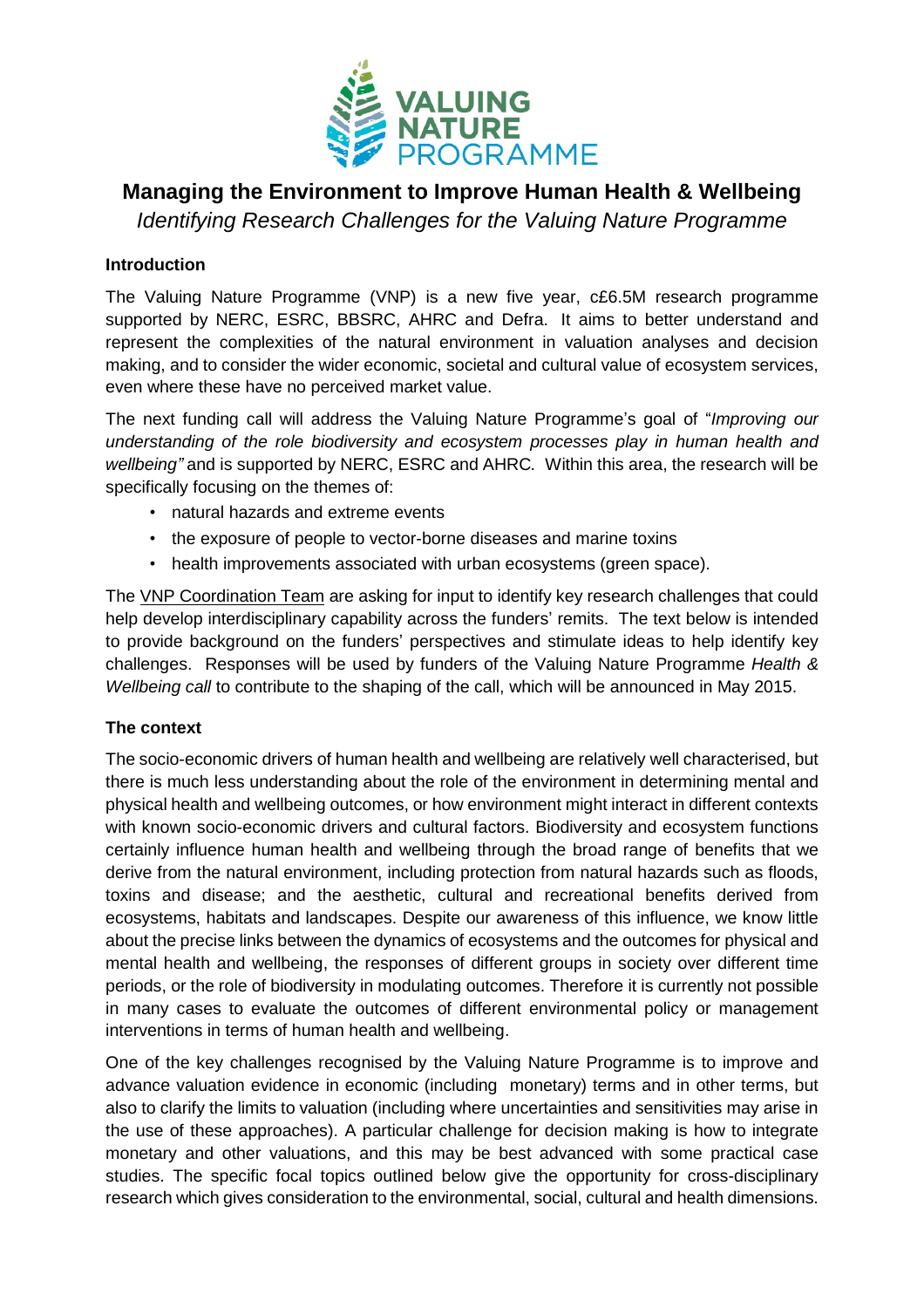

A strong focus within the programme will be on how research outcomes can be used to inform decision making, particularly for the health sector, at a range of levels (from national policy to local delivery). Hence the emphasis is not simply on improving understanding and the delivery of evidence, but also on potential barriers to translating that evidence into appropriate action. For example, new forms of governance may be necessary for individuals, communities, organisations and governments to take decisions which adequately reflect valuations. Addressing these issues could have significant impact: Department of Health figures estimate that poor mental health, for example, costs the UK economy £145 billion per annum in healthcare, benefits and lost productivity. Even if improved ecosystem management reduced only a fraction of these costs, the economic benefits of the research could be substantial. This will necessitate a broad interdisciplinary and cross-sectoral approach.

• What are the overarching research challenges the programme should address? Examples could relate to: the integration of natural science, social science and the arts and humanities into valuations; the integration of monetary and non-monetary valuations; improving translation of evidence into public and private sector action; improving understanding of the role of biodiversity in modulating mental and physical health and wellbeing outcomes. Do you agree with these and are there any missing?

### **The focus**

 $\overline{a}$ 

The specific focus of the VNP Health & Wellbeing Call will be on the following areas.

#### *1. Natural Hazards and Extreme Events*

Natural hazards and extreme events have negative effects on physical and mental health and wellbeing<sup>1</sup>. In the language of ecosystem services, negative health effects frequently arise because ecosystems fail to regulate natural hazards. The extreme events of greatest relevance to the UK are floods and droughts, so these should be the principal focus, although drawing on overseas comparisons may prove useful. The motivation is to understand what environmental characteristics might prevent or ameliorate floods or droughts; how different management interventions (e.g. at the catchment level) might improve natural hazard regulation in ways that reduce negative health impacts; how such management interventions might impact on the delivery of other benefits, such as cultural or recreational benefits; and how outcomes might be valued in both monetary and non-monetary terms, and particularly in terms of health outcomes.

There is significant potential in adopting historical approaches to understand the health and wellbeing impacts of past events. Narratives may reveal how they were recovered from, if they influenced the impact of later events, or could do so in the future. Memories of past events could be used to explore the role of community participation and other social responses in relieving the impact of living with the risk of natural hazards and the negative effects of extreme events on mental health and wellbeing.

<sup>1</sup> Alderman, K. et al. (2012) Floods and human health: a systematic review. Environmental International 47, 37; Stanke, C. et al. (2012) The effects of flooding on mental health: outcomes and recommendations from a review of the literature. PLoS Currents Disasters 4.